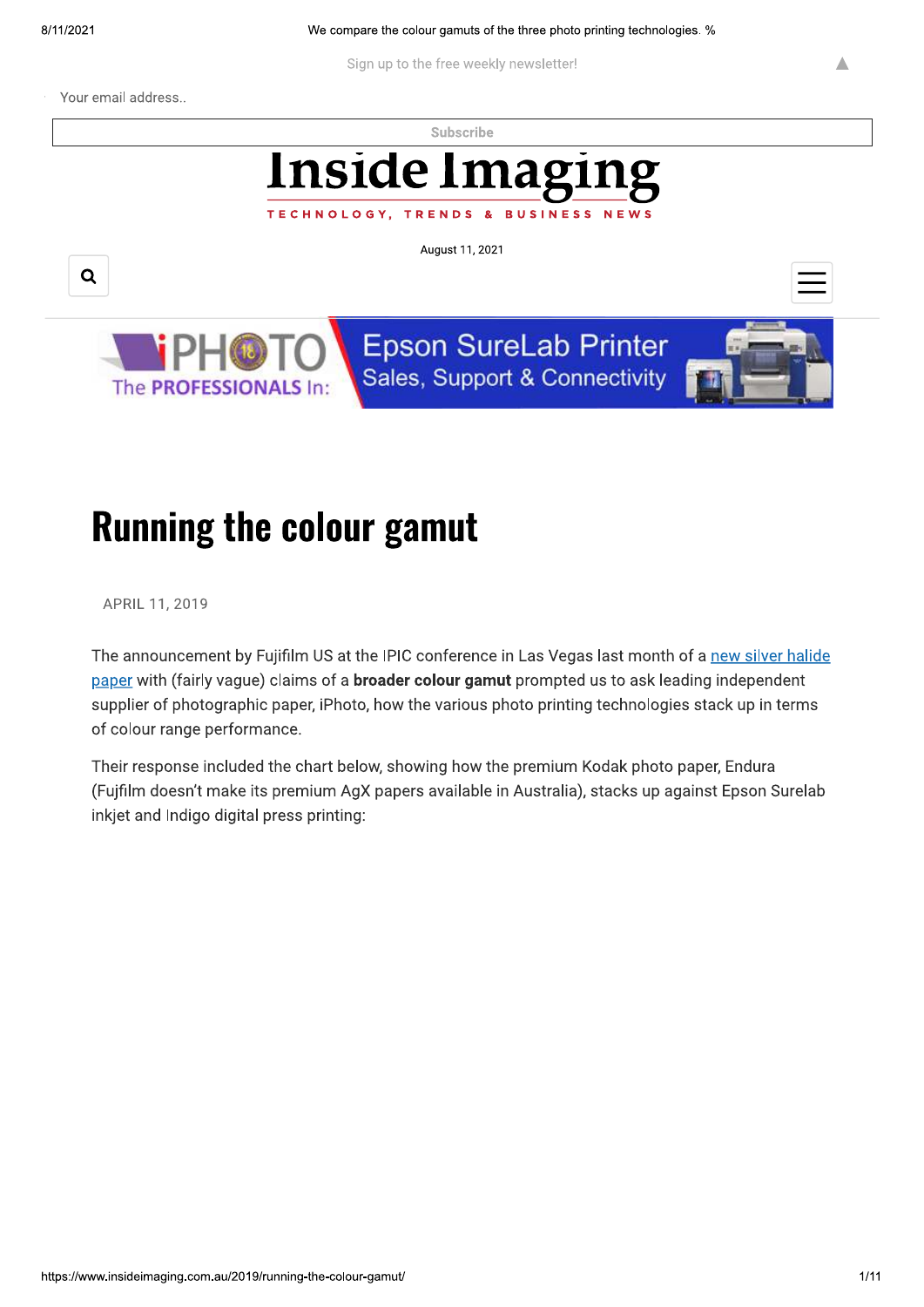

**Epson Drylab - Mapping** inputs is easier in Epson Surelab Inkjet, due the shape of the Profile & the overall larger Colour Gamut

NB - Kodak Endura Ag-x traditional, and Best in Market

We followed up with a few questions, and received the following replies, with this caveat from iPhoto managing director, Stuart Holmes: 'Naturally these are our opinions only, but are based on a combined knowledge base in the photographic industry of over 200 years, so I would contend they would be among the best available on the subject in Australia, if not internationally':

#### Inside Imaging: Is there any possibility that the current colour gamut of AgX paper could be improved, or is this as good as it can get?

iPhoto Technical Managers: AgX research & development probably reached its peak many years ago. With the overall decline in photographic print output following reduced consumer demand, newer drylab technologies have provided a more 'sustainable' system for high quality photographic printing. Further R&D in improving AgX wetlab printing would simply not be viable in today's reduced 'economies of scale' environment, particularly with the increased costs surrounding the sourcing of raw chemicals for the manufacture of dangerous goods (DG) liquid photo chemistry required for processing lightsensitive wetlab media.

These DG chemistry products are also being regulated out of some world markets now due to environmental concerns surrounding the shipping, storage and distribution of hazardous chemistry, increasing the costs on an already sunset technology.

At the same time, wide format printers and minilab drylab equipment is relatively inexpensive compared to complex wetlab minilab equipment, at around one-third of the setup costs. In fact, compared to the initial setup costs of, say, a Fuji Frontier Digital Wetlab some 15 years ago at in excess of \$240K, today's drylab technology could be fully fitted out for less than \$40K! And the quality of the output will arguably match and exceed traditional AqX in many regards. Its ability to do this at a fraction of the cost on hardware and at similar consumable rates is why print professionals are choosing new drylab technology over the old wetlab AgX hardware.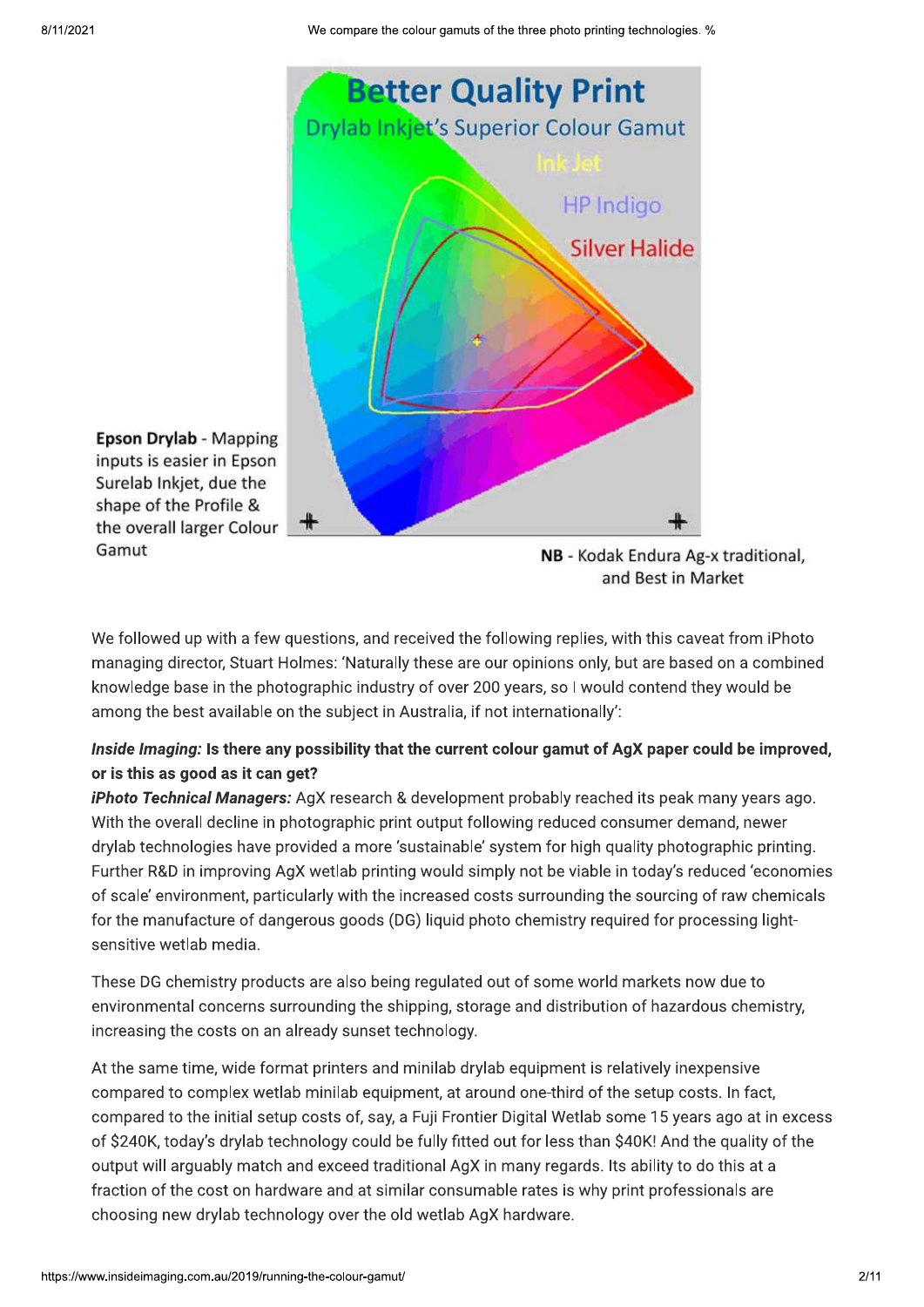For these reasons alone, it would be difficult to imagine any further AgX R&D investment could be considered economically viable going forward.

The relatively large colour gamut of Indigo printing might surprise some readers  $-$  by the chart it looks to perform better than AqX - any comments on how that relates to 'real world' printing? **iPhoto:** The gamut chart does not tell the whole story: It is a measurement of the gamut at the midpoint of lightness only. Other factors influence how the print looks. The Indigo has relatively wide gamut at this point but may fall off more at low or high lightness values. Contrast may be lower as well. That would explain why Indigo prints lack 'pop'.

Many screen display devices now are capable of 'soft display' of a much wider gamut (matched with a high contrast ratio). Apple has adopted the wide-gamut 'Display-P3' standard for iPhones and computers: See more info at https://appleinsider.com/articles/16/09/09/apples-wide-color-screen-onthe-iphone-7-will-lead-to-more-faithful-color-reproduction

Android has followed suit: https://en.wikipedia.org/wiki/DCI-P3

Display-P3 and AdobeRGB have a similar gamut and are significantly wider than sRGB, which has been the default standard colour space until now. Today's customers will expect prints to have the same bright colours that they see on their smartphone and tablet screens now.

The Epson Surelab D700 and D3000 inkjet printers have a gamut that closely matches the AdobeRGB/Dispay-P3 colour spaces. Silver halide has a gamut closer to the sRGB colour space. As you will note, AgX is particularly limited in the red region, whereas AdobeRGB and P3 extend well into the red area.

#### Of the three printing technologies, which do you think has more potential for improvement?

**iPhoto:** Investing to further develop AgX technology is somewhat risky considering the shrinking user base, and rapid development of inkiet and other dry technologies. It's sort of like why fewer companies want to invest in coal-fired power stations - they can see that new, more eco-friendly technology is coming.

What was seen in at Kodak R&D in AqX film and paper in the 1990s produced diminishing returns as the technology reached its limits. Inevitably the focus had to be on reducing costs rather than improving performance, as digital technology started to have an impact in the market. AgX probably hit its limit around the release of the Digital LED/laser exposure technologies in the late 1990s/early 2000s (replacing optical enlargers in minilabs) and is limited by the ability of emulsions and chemicals to produce a greater gamut and finer grain.

So, it is certainly not AgX that has more potential for future improvement.

Inkjet technology that would have to have the most potential, considering the recent advances. Inkjet printhead nanotechnology is still developing, so higher dpi is still possible. We still see inkjet breakthroughs such as 'full print width fixed heads' that are starting to enter the market. As this technology is further advanced the quality and reliability will improve to the point where it will be applied to higher quality imaging applications. The side-benefit will be a smaller equipment footprint, much higher speed and fewer moving parts, resulting in improved duty cycles.

On that point inkiet technology, or more specifically dry minilabs, could still have a potential card up their sleeve should companies like Epson ever choose to add Light Black (L/bk) or Light, Light Black (L/lbk) ink cartridges to expand and improve monochrome tonal performance. In that same vein there is always a potential to add even more colour cartridges.

There are currently six inks in the Surelab system - Cyan, Light Cyan, Magenta, Light Magenta, Yellow and Black. Significant print quality improvement lies with the addition of the Light Cyan 'LC' and Light